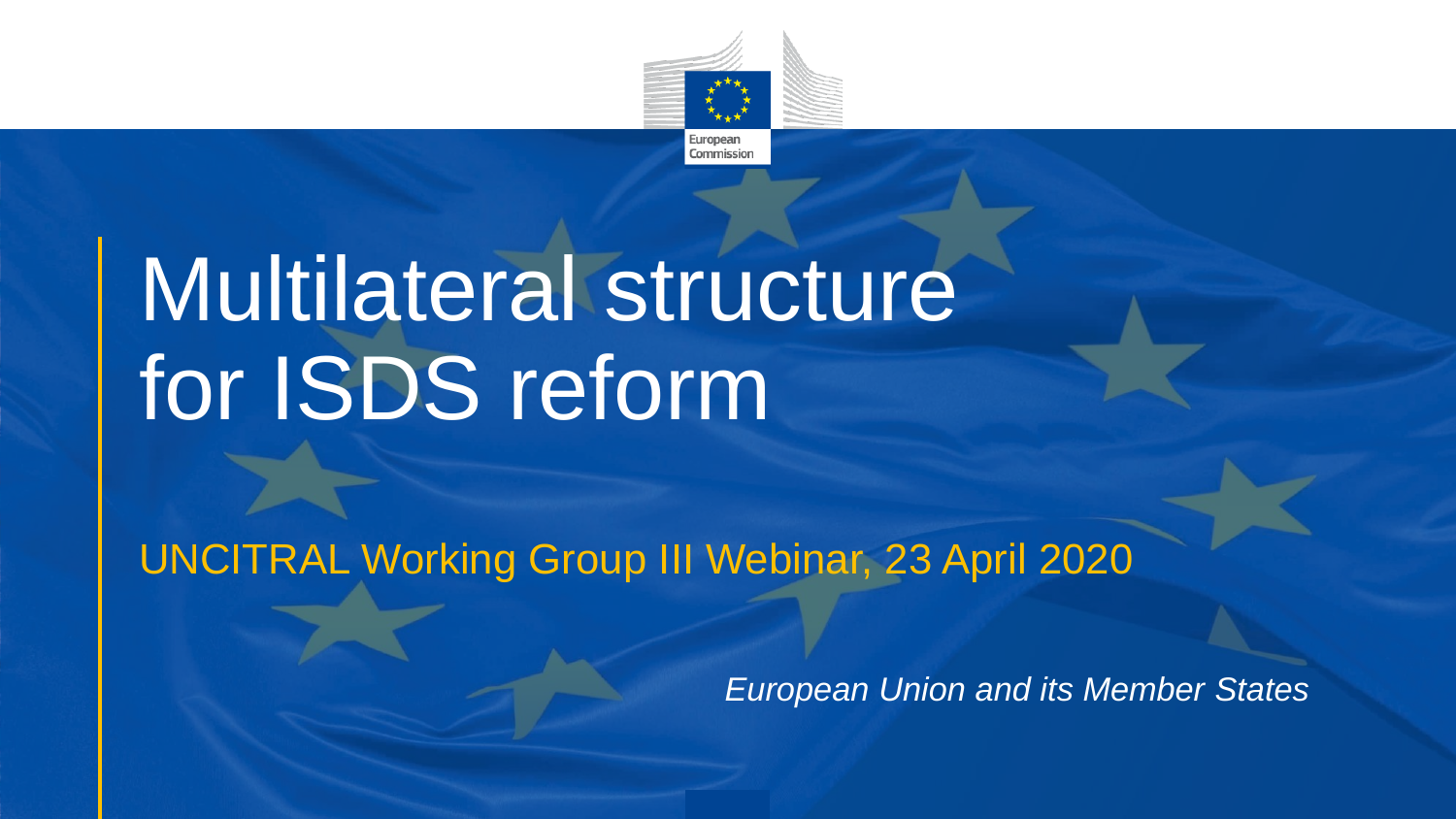## Why a multilateral approach?

effective reform of ISDS requires establishing permanent bodies to adjudicate

predictability and consistency is important across investment treaties – states are typically party to multiple investment treaties

therefore need a mechanism which covers multiple parties and multiple treaties

- 1) EU + MS submission to WGIII ([https://undocs.org/en/A/CN.9/WG.III/WP.159/Add.1\)](https://undocs.org/en/A/CN.9/WG.III/WP.159/Add.1)
- 2) EU + MS presentation Vienna, January 2020

[https://trade.ec.europa.eu/doclib/docs/2020/january/tradoc\\_158600.pdf](https://trade.ec.europa.eu/doclib/docs/2020/january/tradoc_158600.pdf)

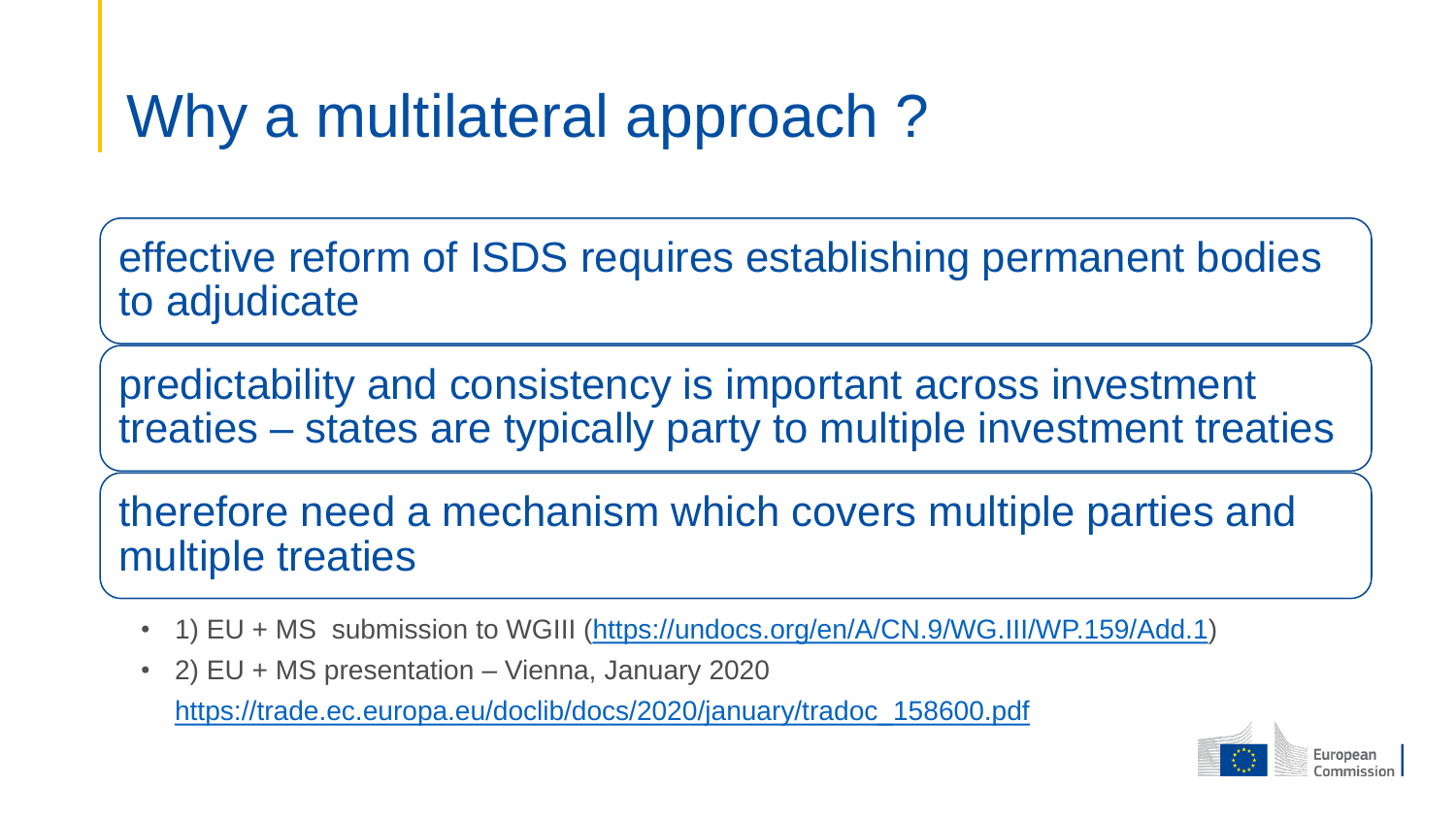Open to all countries who choose to use standing mechanism – positive consent from each country necessary

Would operate between 2 countries when both have chosen to use the standing mechanism and agreed that it applies to the treaty between them

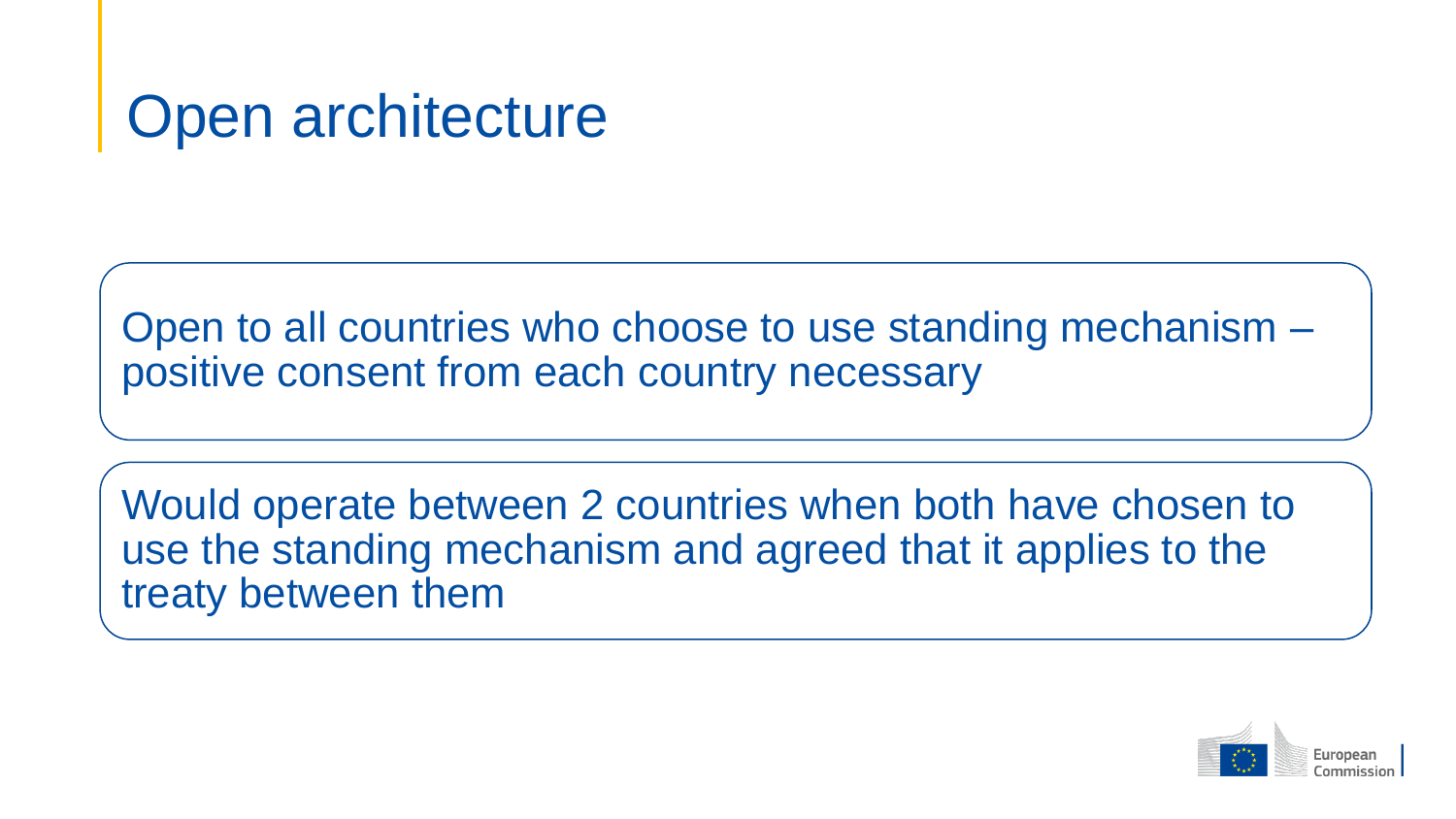#### A certain level of **flexibility** could be built into a standing mechanism:

- Some countries might want to use a standing mechanism only for State-to-State dispute settlement (and not ISDS)
- Some countries might want to use only the appellate instance of a two-tier standing mechanism
- Some countries might want to use only first instance and not appeal of a standing mechanism

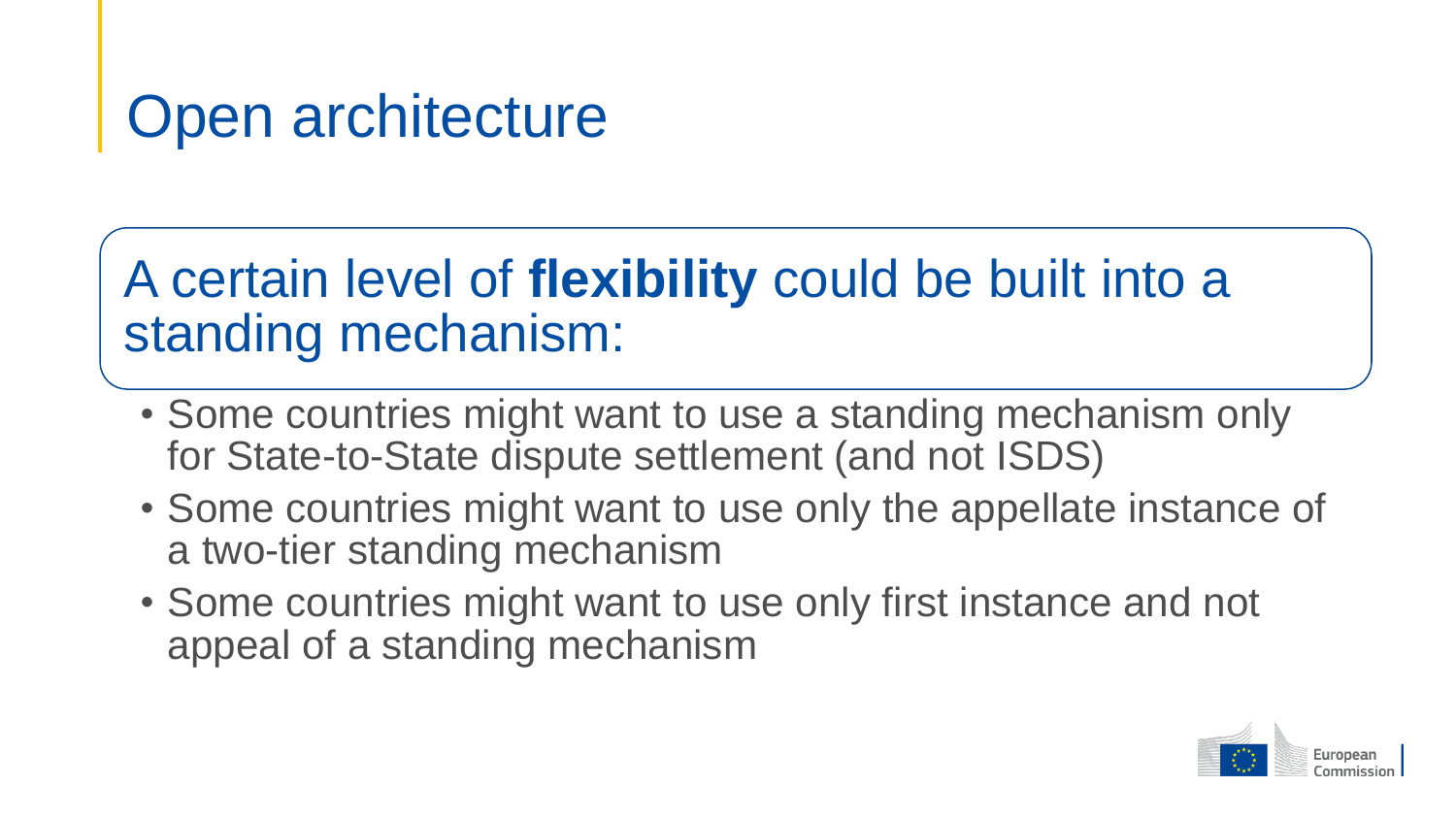#### Structure could include (e.g.):

- advisory centre mechanism
- mechanisms for binding interpretations

Structure can include rules on specific issues (e.g.):

- third-party funding
- reflective loss

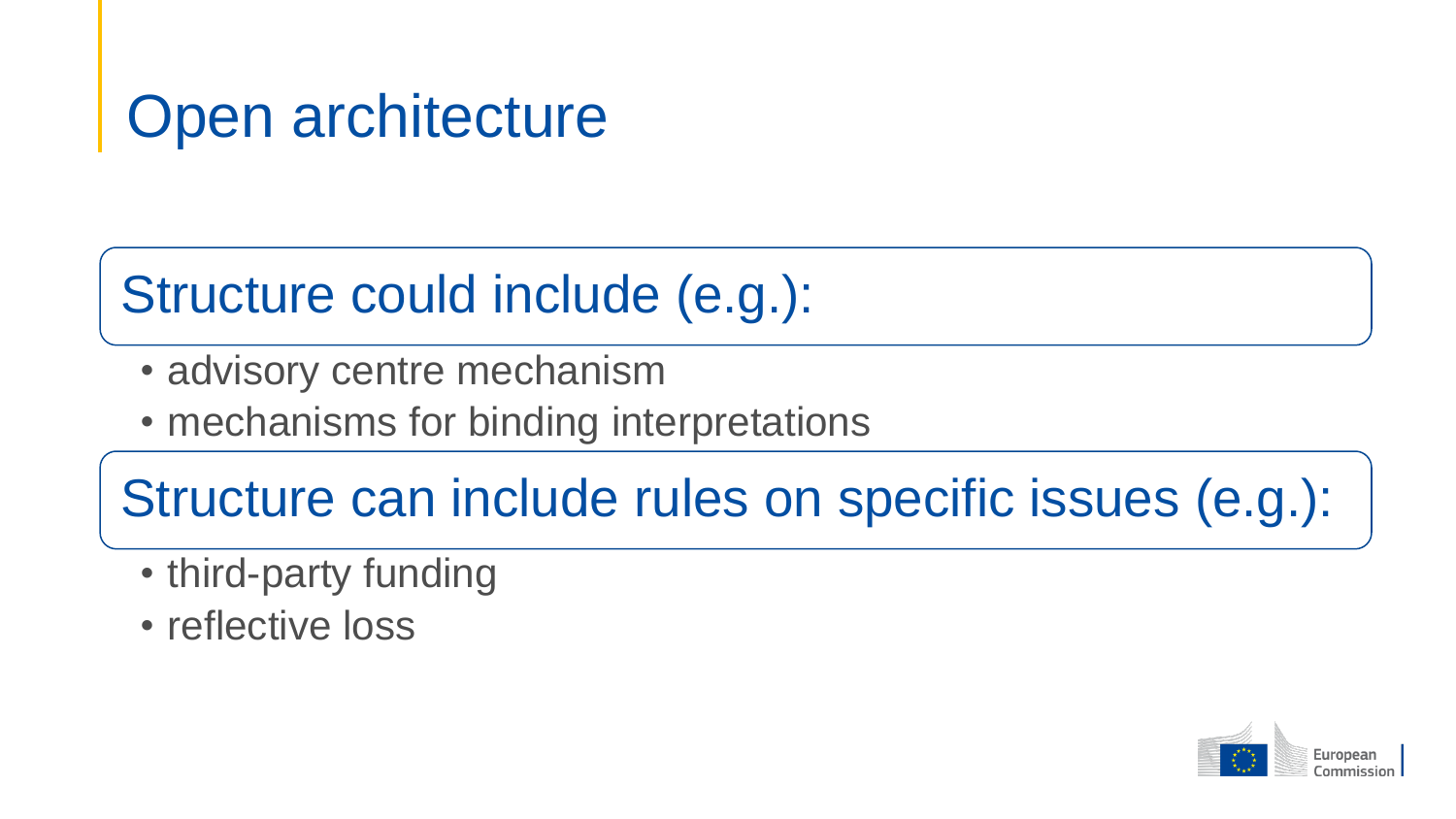#### Would require ratification and positive opt-in for specific treaties. Examples of "opt-in" model:

- UNCITRAL Mauritius Convention on Transparency in ISDS
- Multilateral Convention to Implement Tax Treaty Related Measures to Prevent Base Erosion and Profit Shifting (the "BEPS Convention")

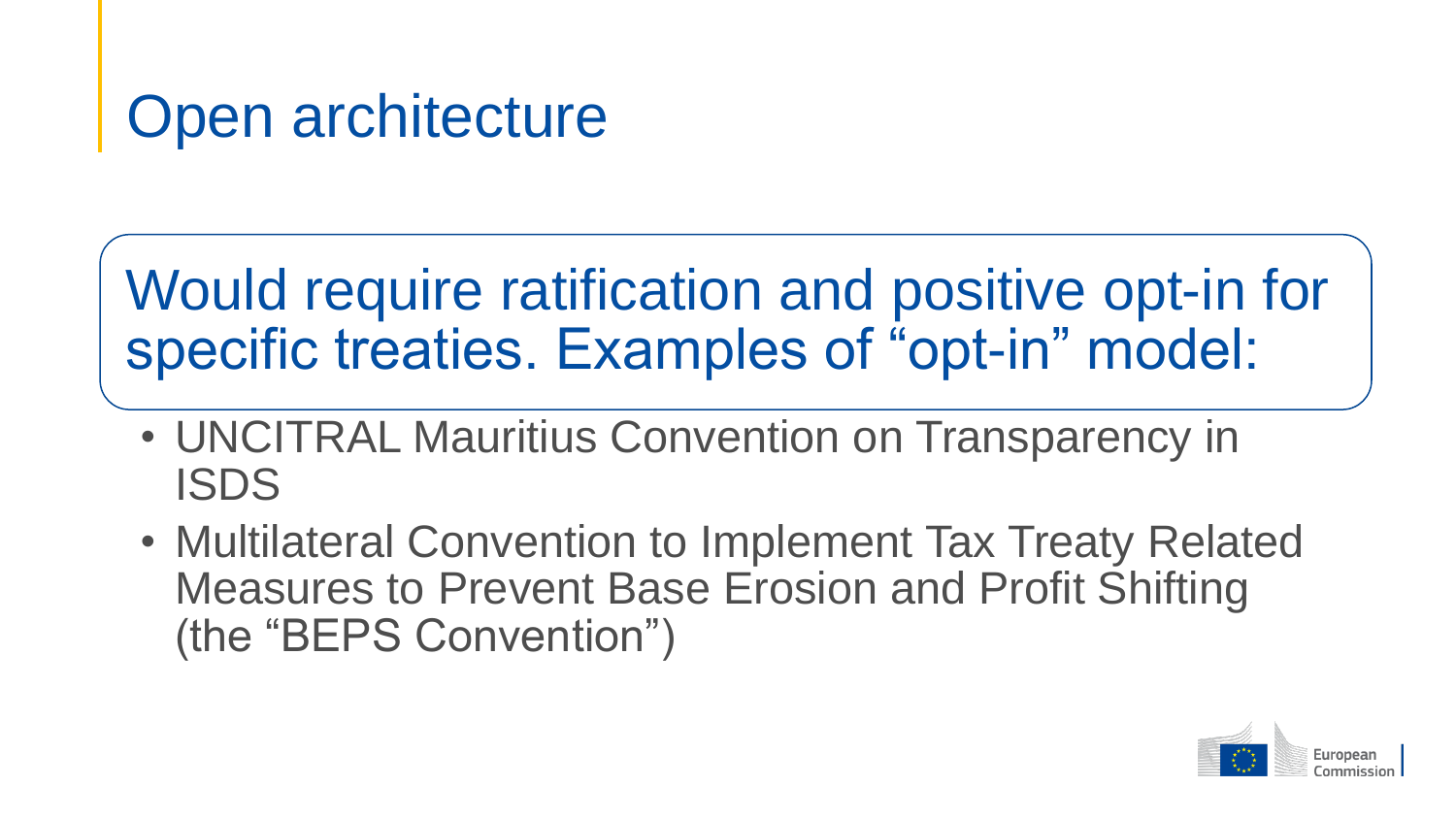## EU and Member State papers/website

Interlinked nature of concerns:

• **<https://undocs.org/en/A/CN.9/WG.III/WP.145>**

Establishing a standing mechanism for the settlement of international investment disputes

• **<https://undocs.org/en/A/CN.9/WG.III/WP.159/Add.1>**

European Commission, DG TRADE, Multilateral Investment Court project**:**

• **<http://trade.ec.europa.eu/doclib/press/index.cfm?id=1608>**